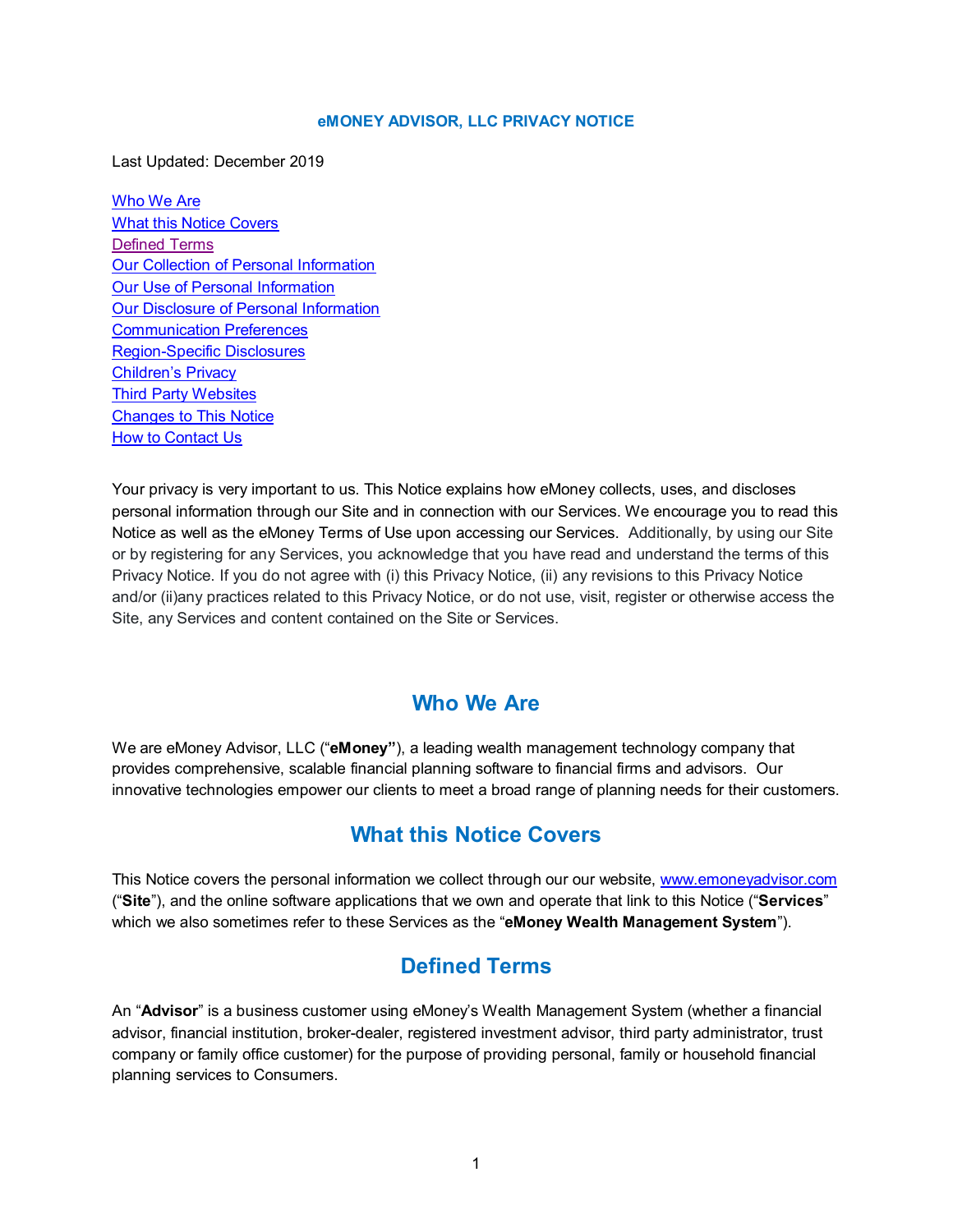A "**Consumer**" is an individual investor who is a customer of the Advisor and who is given credentialed access to the Services by the Advisor.

When we use the term "**User**" in this Notice, we mean both Consumers and representatives of the Advisor who have credentialed access the Services.

"**Alliance Partners**" are businesses or people that the Consumer authorizes to view or access their personal information in the eMoney Wealth Management System, such as banker, accountant, or attorney retained by the Consumer.

When we use the term "**aggregate**," "**aggregated**," or "**aggregation**," we mean a process undertaken at the direction of the Consumer to gather information from various sources, such as financial institutions and financial accounts, to be consolidated into the eMoney Wealth Management System. "**Aggregated information**" is the information that is gathered together into one location through this aggregation process.

When we use the term "**personal information**", we mean information that identifies, relates to, describes, is capable of being associated with, or could reasonably be linked, directly or indirectly, to you.

# **Our Collection of Personal Information**

<span id="page-1-0"></span>From the first moment you interact with us through the Site or Services, we are collecting personal information about you. Sometimes we collect personal information automatically when you interact with our Site or Services and sometimes we collect the personal information directly from you. At times, we may collect personal information about you from other sources and third parties, even before our first direct interaction.



## **Personal Information You Provide**



### **Contact Information**

Such as your name, address, phone number, and email address



## **Demographic Information**

Such as your date of birth



### **Account Information**

Such as your account username and password, and security questions as well as any information you place in the Vault

#### **Transaction Information**

Such as payment information and purchase details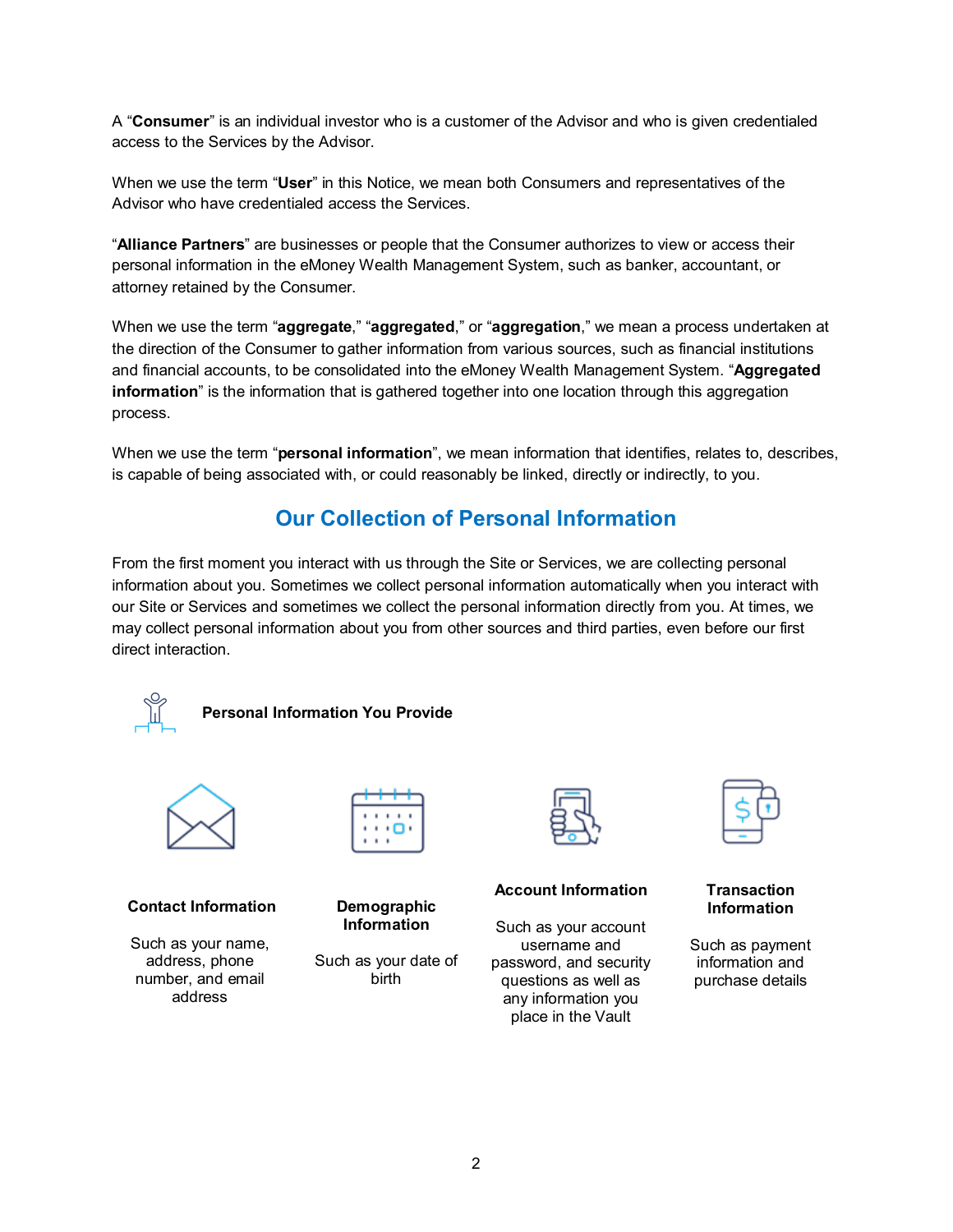



Such as your webinar, eMoney Summit, or other event enrollment information



**Survey Information**

Such as your responses to User experience inquiries



**Inquiry Information**

Such as the content of your email, text, or chat with us and, where applicable, your voice from calls with us



#### **Prospective Employment Information**

Such as your resume, work history and references.



**Personal Information Automatically Collected through our Site or Services**



**Log File Data**

Including your IP address, browser type, internet service provider, pages visited, operating system, user log and clickstream data, and time and date of visit



### **Cookies and Related Technology Data**

Including your usage and activity on our Site and other interactions with our services using essential and non-essential cookies, web beacons and related data collection technologies



**Location Data**

Including your general geographic location based on your IP address or more precise location when accessing our services through a mobile device

For more information about cookies and related technologies, including on how to control your privacy settings, please read our [Cookie Notice.](#page-17-0)



We sometimes also collect from other sources the categories of personal information described above, which we often combine with what we collect from you. We receive such information from the following sources and third parties: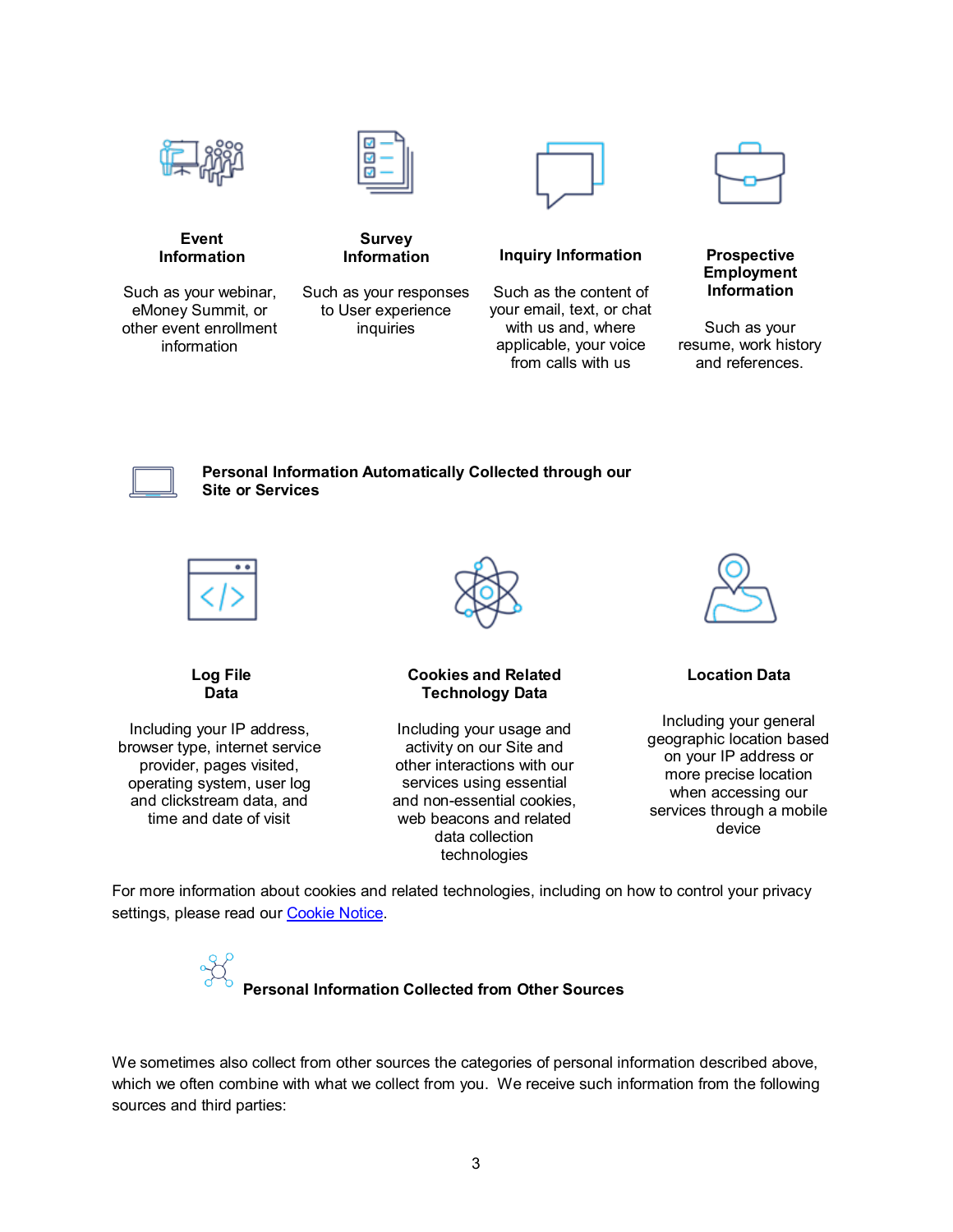

### **Click a Source Above to Learn More**

### *We Collect Personal Information from Our Business Partners*

<span id="page-3-0"></span>Our business partners, such as our affiliates, when your third-party service provider, collect personal information and often share some or all of this information with us. For example, in some instances we receive data feeds based on potential or integrated service offerings at the direction of the User.

### *We Collect Personal Information from Our Service Providers*

<span id="page-3-1"></span>Our service providers, such as payment processors and analytics providers, collect personal information through the Site and Services, and often share some or all of this information with us. For example, we receive usage analysis data to improve and expand our services.

### *We Collect Personal Information from Advisors*

<span id="page-3-2"></span>Advisors collect personal information directly from Consumers and input that information into our Services. The information typically concerns Consumers, their finances and their family, including name, address, phone number and financial information.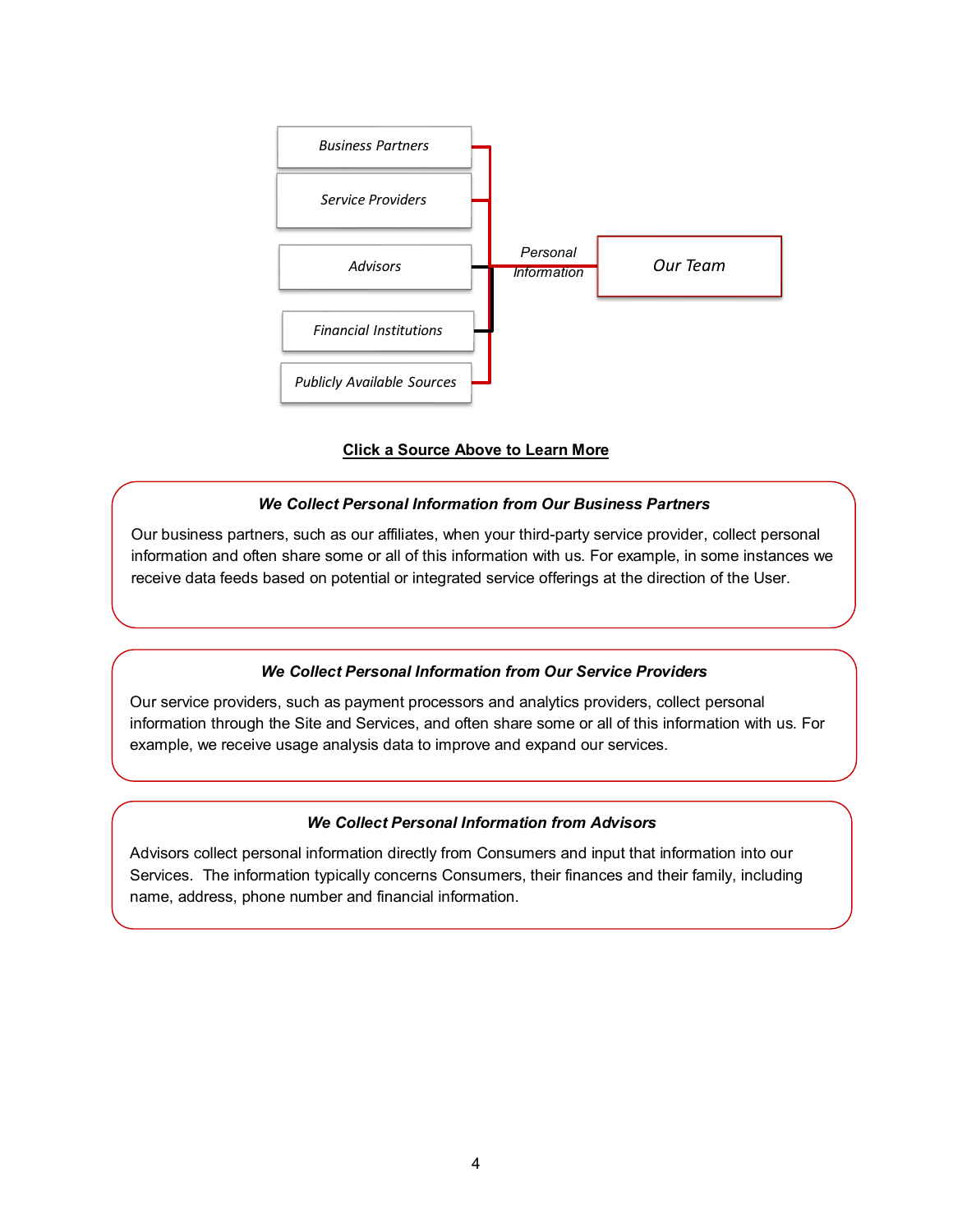### *We Collect Personal Information from Financial Institutions*

<span id="page-4-1"></span>At the direction of a Consumer, financial institutions will share certain financial account information of that Consumer with us. For example, when a Consumer opts to link his or her investment account to our Services, that financial institution will share the account information with us so we can provide the Consumer with an aggregated view of their financial information (this is called our "**Connections**" feature).

#### *We Collect Personal Information from Publicly Available Sources*

<span id="page-4-2"></span>After you have registered for our Services, from time to time we may obtain additional personal information about you, such as address change information, from publicly available sources to keep our records current.

# **Our Use of Personal Information**

<span id="page-4-0"></span>We use your personal information to administer your account with us, provide and improve our services, provide you with information and advertisements based on your interests and interactions with us, contact you about our services and products, coordinate with our business partners to allow them to market their products and services to you, respond to your inquiries and requests, prevent and investigate fraud, protect legal and contractual rights and comply with legal obligations.

We use personal information we collect to:

- Register you for our Services and create your account with us;
- Enable your activity within our Services and provide the Site and Services to you generally, including to develop, enhance, and improve our Site and Services and your experience;
- Enable you to use our Services, including to complete the onboarding process, receive coaching or training from us, or create financial plans.
- Conduct internal operations pertaining to research, analytics, innovation, testing, monitoring, client communication, risk management, and administration;
- Provide you with a customized user experience;
- Deliver services you request, such as adding features or new functionality to the Site and Services and providing customer service and technical support;
- Review the usage of, improve the quality of and expand our services;
- Communicate with you and tell you about our current and future services, and offer you third party products and services we think you may find useful;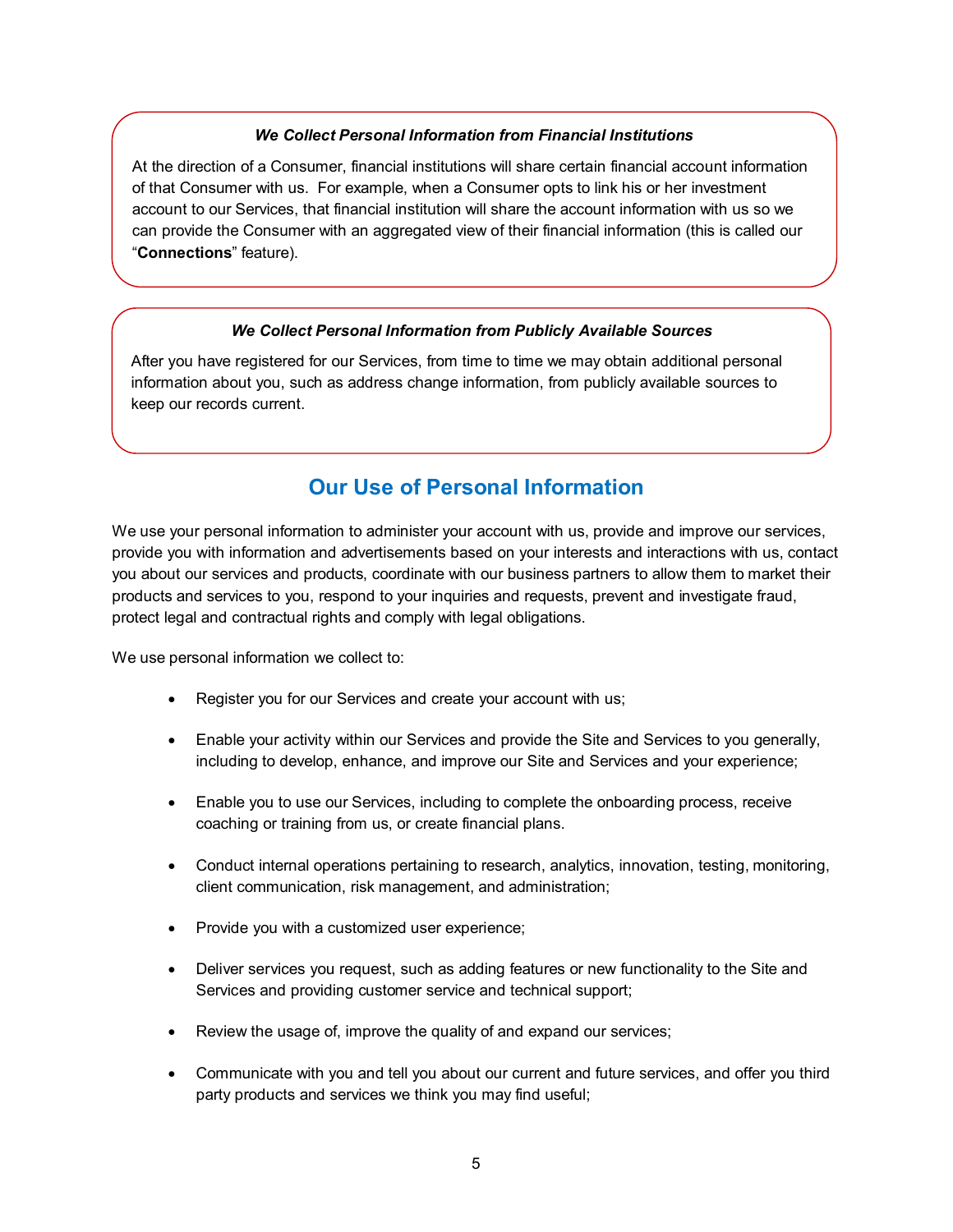- Display advertising that is tailored to your interests, including the marketing of our services (for more information on interest-based advertising, please see our [Cookie Notice](#page-17-0) – you also may opt out of receiving marketing communications from us at any time by following the instructions in the communication or emailing us as instructed below in the section titled, ["Communications Preferences"](#page-9-0));
- Obtain your feedback in order to improve your experience with our Site and Services, including through surveys we may send you on occasion (surveys are 100% optional and declining to complete a survey will not negatively impact your use of our Site and Services);
- Enable single sign on (SSO) functionality and allow you to securely log in to several Services at once;
- Perform routine backups of our data systems and prepare for disaster recovery;
- Enhance the security of our Site and Services and strengthen our defenses against cyberattacks and other unauthorized uses and disclosures;
- Register you for webinars, events, and conferences;
- Evaluate a job applicant for a position at eMoney in accordance with our human resources policy (prospective employee information is used solely for this purpose);
- Enforce and carry out contracts and agreements;
- Comply with legal obligations;
- Prevent, investigate or provide notice of fraud or unlawful or criminal activity;
- Communicate with you about and facilitate new contests, promotions and rewards, and upcoming events;
- Process and deliver contest entries and rewards;
- Provide you with news about products and services offered by us and our business partners;
- Coordinate with our business partners to allow them to market their products and services to you;
- Link or combine with other information we get from third parties, to help understand your needs, customize our offerings to those needs, and provide you with better services; and
- Conduct research and surveys used to measure our performance and improve our and our business partners' products, services and User experience.

### **Our Disclosure of Personal Information**

<span id="page-5-0"></span>We disclose personal information in the following ways.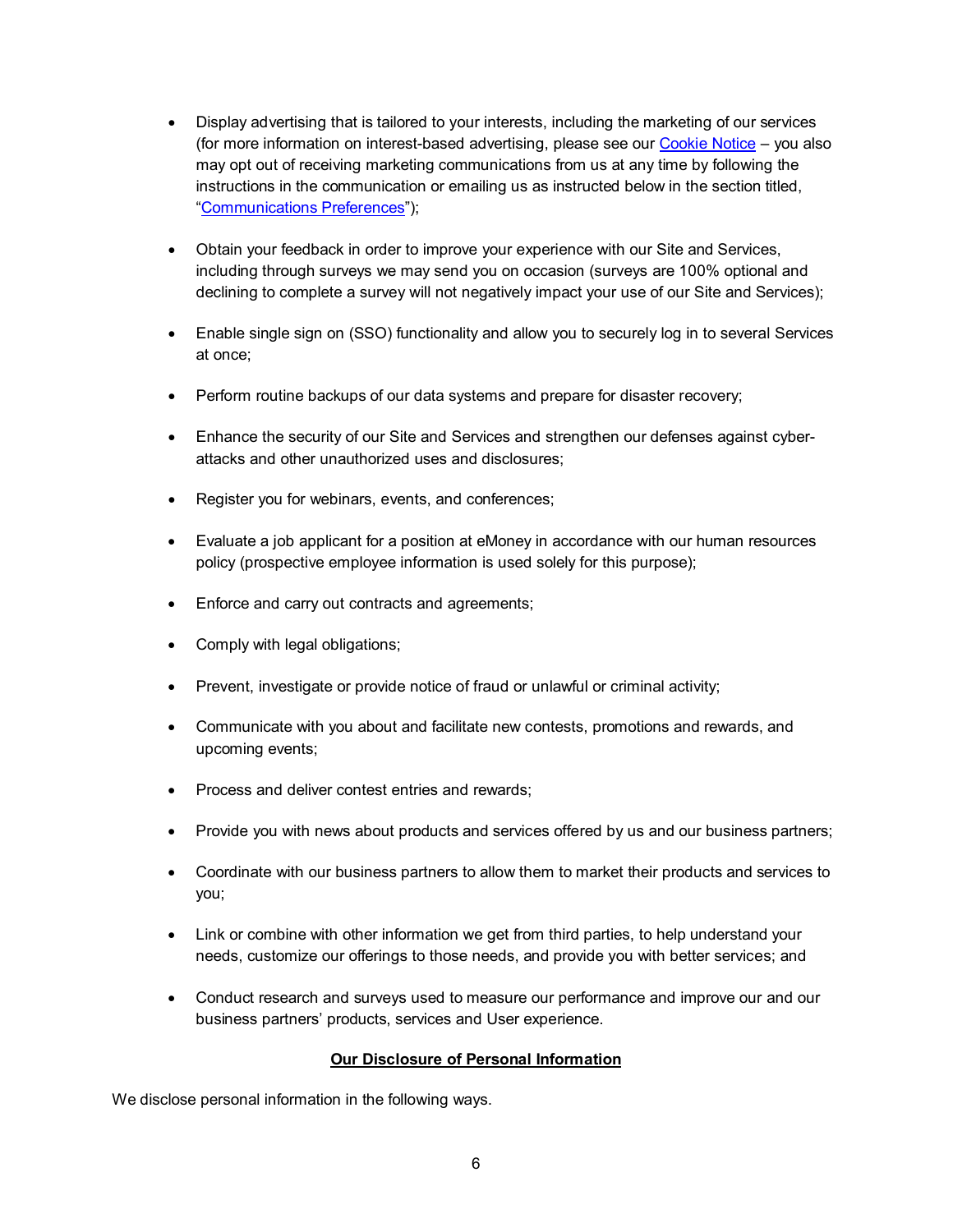<span id="page-6-1"></span>

## **Click a Recipient Above to Learn More**

### *We Disclose Personal Information Within eMoney*

<span id="page-6-0"></span>eMoney discloses personal information within eMoney for purposes and uses consistent with this Notice. For example, we may disclose your contact information to facilitate communication between you and an eMoney customer service representative.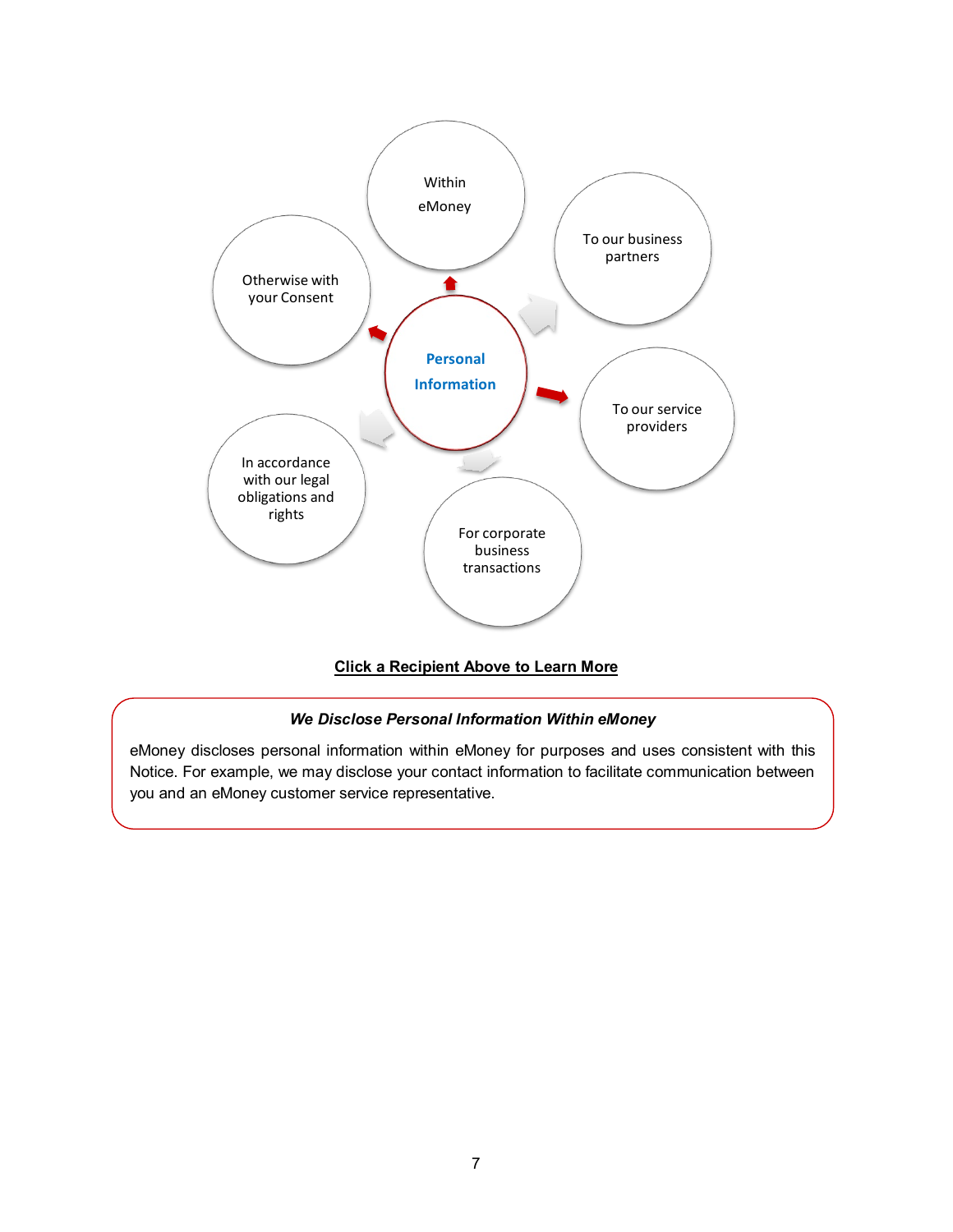### *We Disclose Personal Information to Our Business Partners*

<span id="page-7-0"></span>We may share information about Users with our affiliates for any purposes identified in this Privacy Notice. We also may disclose personal information about Users with third parties, such as such as business partners, for research, academic, marketing and/or promotional purposes. We aim to conduct such research in a way that does not allow you or any other person to be identified. For example, we may share anonymized data regarding assets under management for our Advisors or demographic data that describes the average time spent using the services. We or our third-party partners may publicly report the statistical trends of the research or analysis, but only in a way that would not allow you or any other person to be identified.

#### *We Disclose Personal Information to Our Service Providers*

<span id="page-7-1"></span>We engage a number of third-party service providers to perform functions and services on our behalf and under our instruction to make our Site and Services available to you. For example, we may disclose transaction information to our payment processors to facilitate your transaction. We also may disclose additional personal information to application functionality providers to enable them to provide the necessary hardware, software, networking, storage and other services we use to operate our services and maintain a high-quality experience for you. We may share your information with service providers that enable us to provide our Site and Services and help us operate our business, such as website design, sending email communications, fraud detection and prevention, customer care, or performing analytics.

#### *We Disclose Personal Information for Corporate Business Transactions*

<span id="page-7-2"></span>We may take part in or be involved with a corporate business transaction, such as a merger, acquisition, joint venture, or financing or sale of company assets. We disclose personal information to a third party during negotiation of, in connection with or as an asset in such a corporate business transaction. Personal information may also be disclosed in the event of insolvency, bankruptcy or receivership.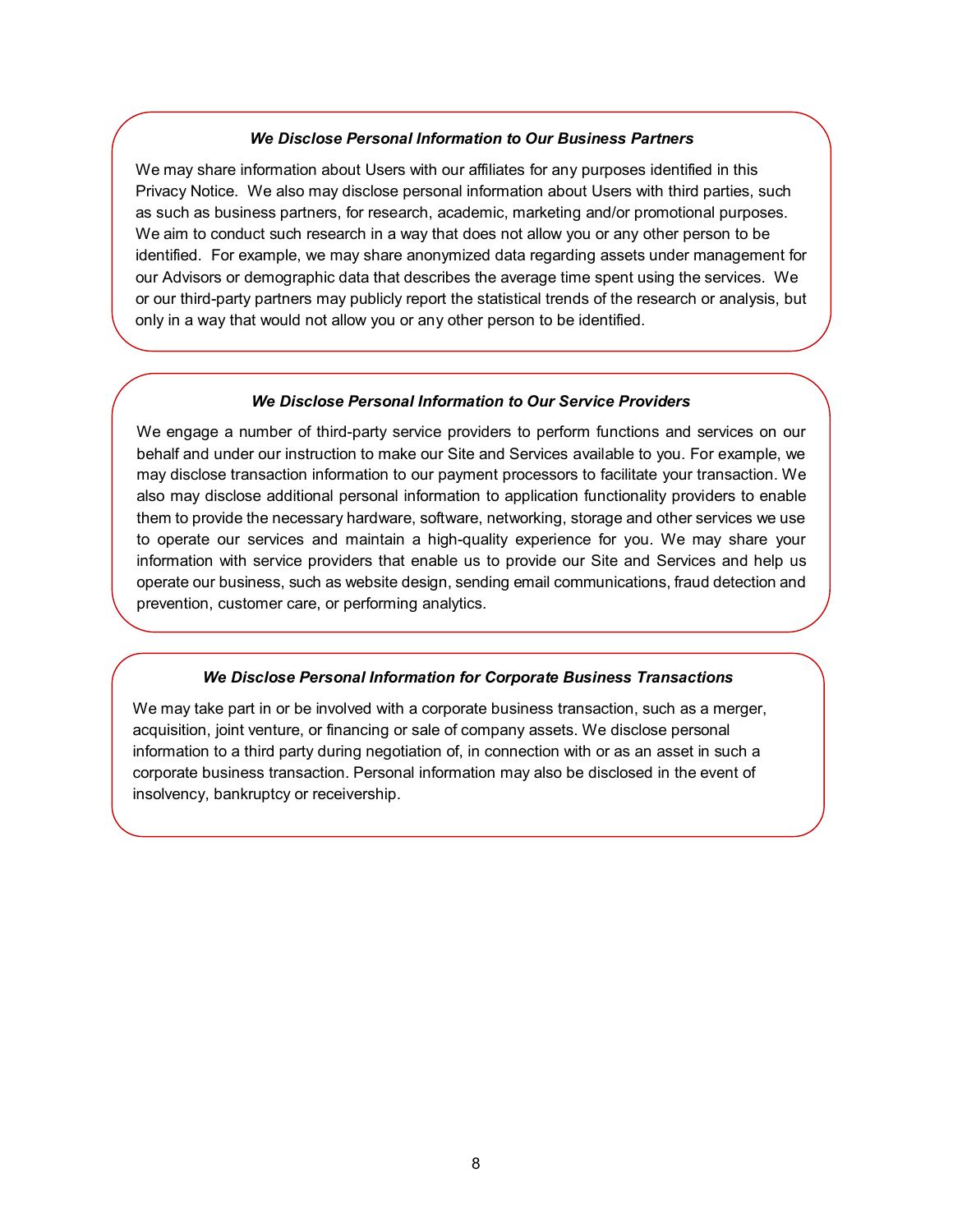### <span id="page-8-0"></span>*We Disclose Personal Information in Accordance with Our Legal Obligations and Rights*

We may disclose personal information:

- in connection with the establishment, exercise, or defense of legal claims;
- to comply with laws or to respond to lawful requests and legal process;
- − to protect the rights and property of us, our agents, customers, and others, including to enforce our agreements, policies, and terms of use;
- to fulfill our contractual obligations;
- − to detect, suppress, or prevent illegal activities, fraud, or misuse of data;
- to protect the health and safety of us, our customers, or any person; or
- as otherwise required by applicable law.

### *We Disclose Personal Information Otherwise with Your Consent*

With your consent, or as directed by you or your authorized representative, we may disclose personal information about you to other third parties not described in this Notice.

For example, the eMoney Wealth Management System exists to facilitate the relationship between you and your Advisor. As a result, the Advisor has access to your account information and anything that you elect to share with your Advisor.

We also may share personal information with websites or services that you (or your Advisor on your behalf) have granted permission to access your eMoney account, such as financial institutions for purposes of facilitating our products and services.

We also facilitate your sharing of information with your Alliance Partners where you have granted them access to your account.

# **Anonymized and De-Identified Data**

We may collect encoded or anonymized information or statistical data (such as IP addresses) ("**Usage Data**") about a group or category of services, features or Users for research purposes. Usage Data helps us understand trends in usage of our services so that we can better consider new features or otherwise tailor our services. In addition to collecting and using Usage Data ourselves, we may share Usage Data with third parties, including our Advisor clients, affiliates, partners and service providers, for various purposes, including to help us better understand our customers' needs and improve our services as well as for advertising and marketing purposes.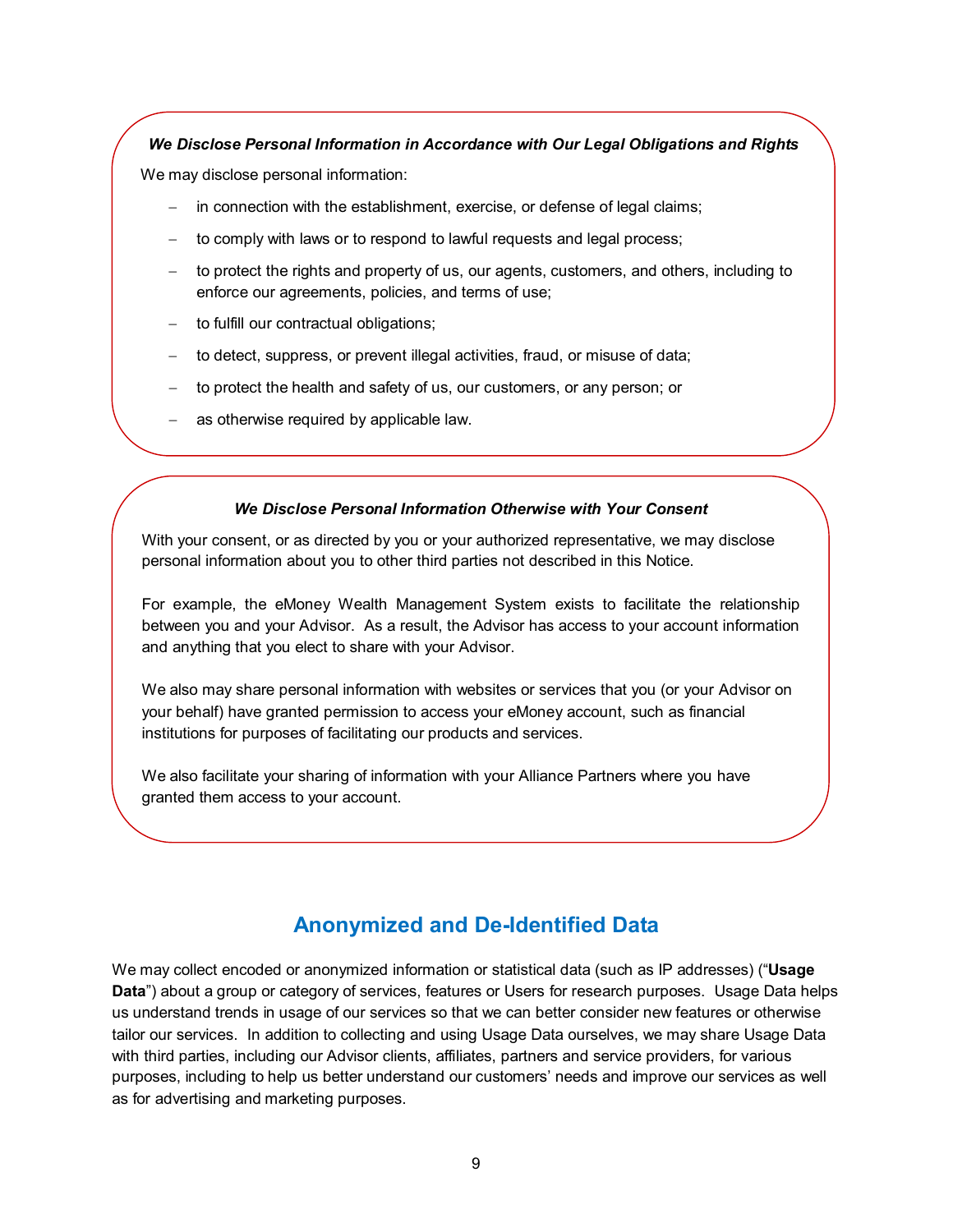We may, from time to time, collect de-identified data ("**De-identified Data**") from our Users to prepare analyses, reports, and other materials regarding (i) how Users use the Services, (ii) the types and volume of assets managed within the Services, and (iii) other matters which may be useful to the financial advisor community. This De-identified Data may be combined with other users' De-identified Data for such purposes.

# **Controlling Your Personal Information**

We process and store information on behalf of Users. At all times, Consumers may choose whether or not to provide or disclose personal information to us. If you choose not to provide mandatory personal information, you may still visit parts of our Site and/or our Services, but you may be unable to access certain options, programs, and services we typically offer. If you choose to share personal information with us, we strive to maintain accurate records of your personal information. To correct or delete personal information we store, Advisors may contact eMoney Customer Service by email, [customerservice@emoneyadvisor.com,](mailto:customerservice@emoneyadvisor.com) or by phone, 1-888-362-8482. For California Privacy Disclosure requests, please see visit the eMoney Advisor, LLC Privacy Notice Additional California Privacy Disclosures below.

Consumers may correct or delete account aggregation information, by logging into the Services using their log-in credentials and make whatever changes and deletions they desire to the accounts they have established. All other information stored within the Services can only be changed or removed through the Consumer's Advisor. Consumers should contact their Advisor if they want to change or remove information concerning them that is stored in the Services.

# **Communication Preferences**

<span id="page-9-0"></span>If you have opted in to our marketing communications (or where permitted by law, if you have provided us or we have obtained your contact information), we may send you email messages, direct mail offers, push notifications or other communications regarding products or services depending on the method of communication selected. If you would like to opt out of receiving communications from eMoney, please contact us at [unsubscribe@emoneyadvisor.com](mailto:unsubscribe@emoneyadvisor.com) or follow the unsubscribe instructions included in each marketing email. Please note that even if you opt out of receiving the foregoing communications, we may still contact you in response to any "Contact Us" requests as well as for administrative purposes.

# **Region-Specific Disclosures**

<span id="page-9-1"></span>We may choose or be required by law to provide different or additional disclosures relating to the processing of personal information about residents of certain countries and regions. Please click below to review additional disclosures applicable to you:

- If you are a resident of the State of California in the United States, click [here](#page-11-0) for additional California privacy disclosures.
	- o **And to Exercise Your Right to Know or Right to Deletion as a Resident of the State of California**, please submit a request by:
		- Filling out our [California Resident Rights Request Form](https://emoneyadvisor.co1.qualtrics.com/jfe/form/SV_cMd7e8Js3W5jR7n) or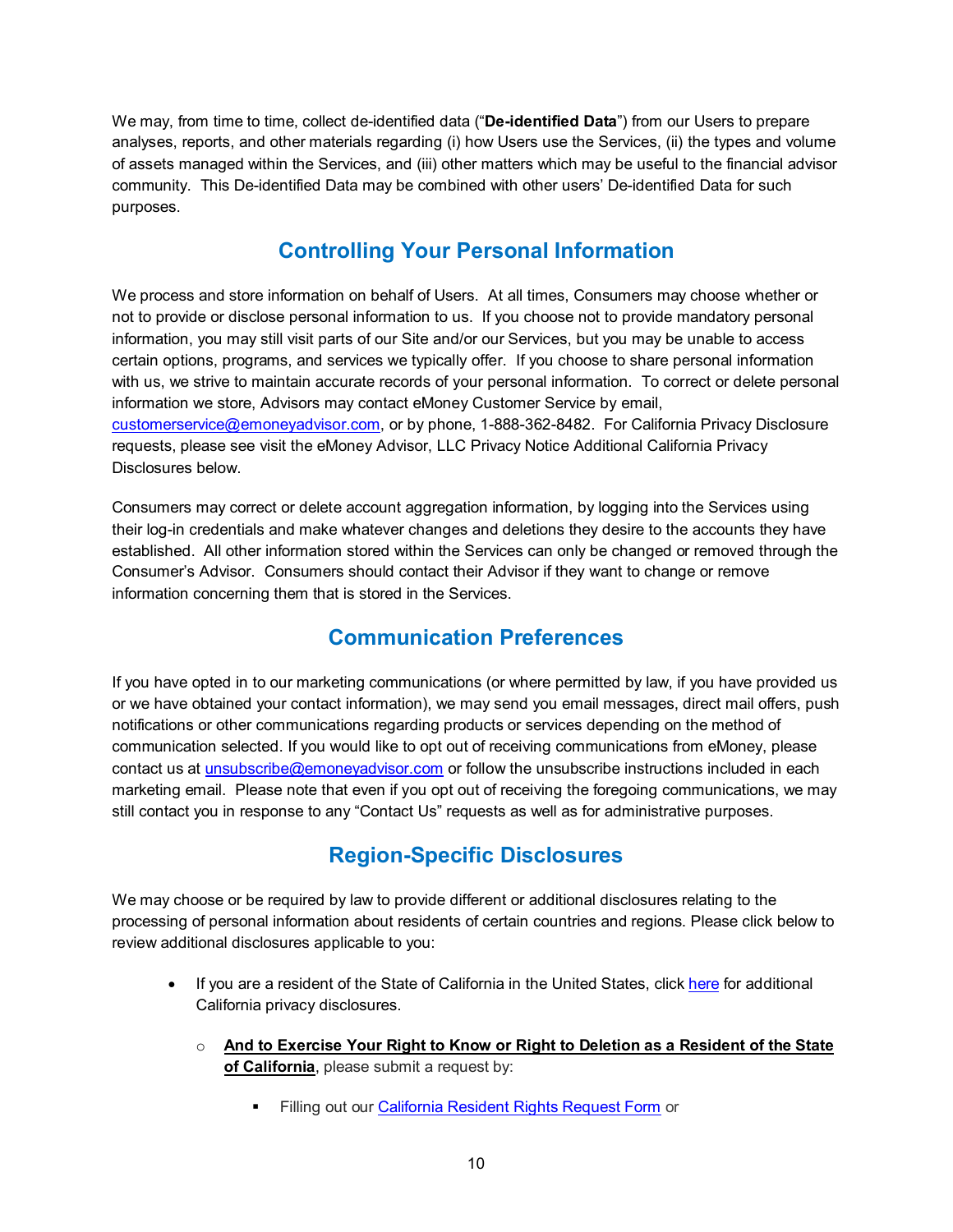Calling 1-888-362-8482, select Option 1 for Customer Support and then select Option 9 to speak with a client services representative trained to address your request.

# **Children's Privacy**

<span id="page-10-0"></span>Our services are not directed to, and we do not intend to, or knowingly, collect or solicit personal information directly from children under the age of 16. If you are under the age of 16, do not use our Site or Services or provide us with any personal information either directly or by other means. If a child under 16 has provided personal information to us, we encourage the child's parent or guardian to contact us to request that we remove the personal information from our systems. If we learn that any personal information we collect has been provided by a child under the age of 16, we will promptly delete that personal information. A child's parent or guardian may provide the child's information to us as part of a household.

# **Third Party Websites**

<span id="page-10-1"></span>Our Site and Serviced may contain links to third party websites and include embedded content that are hosted by such third parties. We are not responsible for the privacy practices or the content of these other websites. These third parties may use web measurement and customization technologies (such as cookies) in conjunction with the provision of this content or functionality. If you use a link to another website or view an embedded video, you should consult the privacy notice for that site. We have no control over the information that is submitted to, or collected by, other websites and we are not responsible for the content of any linked site or any link contained in a linked site, or any changes or updates to such sites, or any embedded video. This Notice applies solely to information collected by us or otherwise stored in the Services and our Site.

# **Changes to This Notice**

<span id="page-10-2"></span>We will update this Notice from time to time. When we make changes to this Notice, we will change the date at the beginning of this Notice to include the "Last Updated" date. If we make material changes to this Notice, we will notify you by email to your registered email address, by prominent posting on our Site and Services (such as by placing a conspicuous announcement of the new Notice on the Site or by presenting you with a web page containing an electronic copy of the Notice), or through other communication channels. All changes shall be effective from the date of publication unless otherwise provided in the notification. Your only remedy, if you do not accept the terms of this Notice, is to discontinue use of our Site or Services.

# **How to Contact Us**

<span id="page-10-3"></span>If you have any questions regarding this Notice, our Site, the Services, or about the privacy practices of eMoney, please contact us by email at [privacy@emoneyadvisor.com](mailto:privacy@emoneyadvisor.com) using the subject title of "Privacy Notice", by phone at 1-888-362-8482 (and mention that you have a Privacy Policy issue related to the Services) or by mail to:

eMoney Advisor, LLC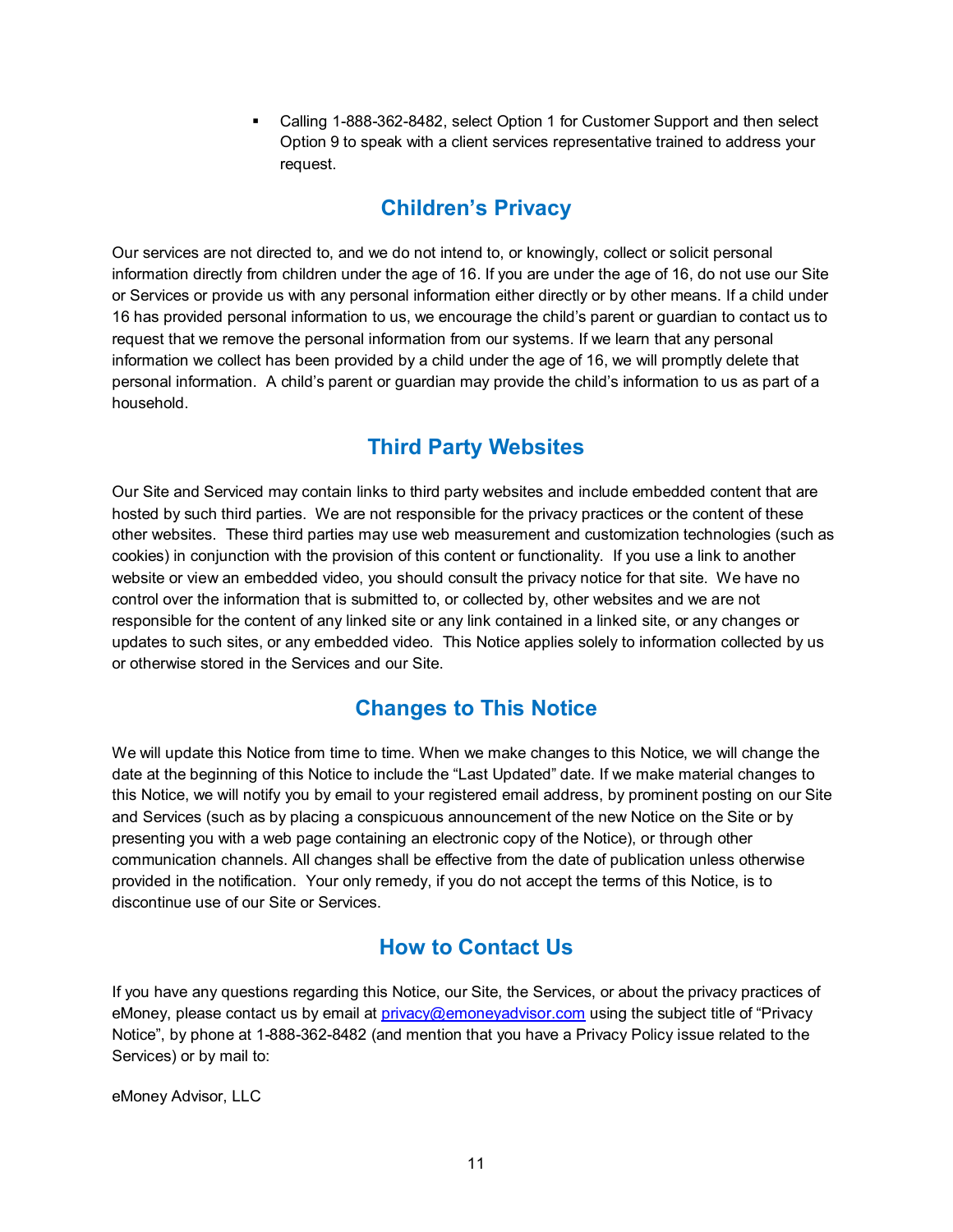Attn: Privacy Officer Four Radnor Corporate Center, Suite 300 100 Matsonford Road Radnor, PA 19087

### **eMONEY ADVISOR, LLC PRIVACY NOTICE ADDITIONAL CALIFORNIA PRIVACY DISCLOSURES**

<span id="page-11-0"></span>Last Updated: December 2019

[Personal Information Disclosures](#page-11-1) [Your Privacy Rights](#page-13-0) [Changes to These Disclosures](#page-15-0)

These Additional California Privacy Disclosures (**Disclosures**) supplement the information contained in the eMoney Privacy Notice. These Disclosures apply solely to our processing of personal information of individual residents of the State of California within the scope of the California Consumer Privacy Act of 2018 (**CCPA**).

Unless otherwise expressly stated, terms in these Disclosures have the same meaning as defined in the Notice.

## **Personal Information Disclosures**

<span id="page-11-1"></span>When we use the term "**personal information**" in these Disclosures, we mean information that identifies, relates to, describes, is capable of being associated with, or could reasonably be linked, directly or indirectly, with a particular consumer or household.

## **Collection, Disclosure and Sale of Personal Information**

In the last 12 months, we have collected and disclosed for a business purpose the following categories of personal information:

| Category of Personal Information | Collected | Disclosed for<br><b>Business</b><br><b>Purpose</b> | Sold* |
|----------------------------------|-----------|----------------------------------------------------|-------|
|                                  |           |                                                    |       |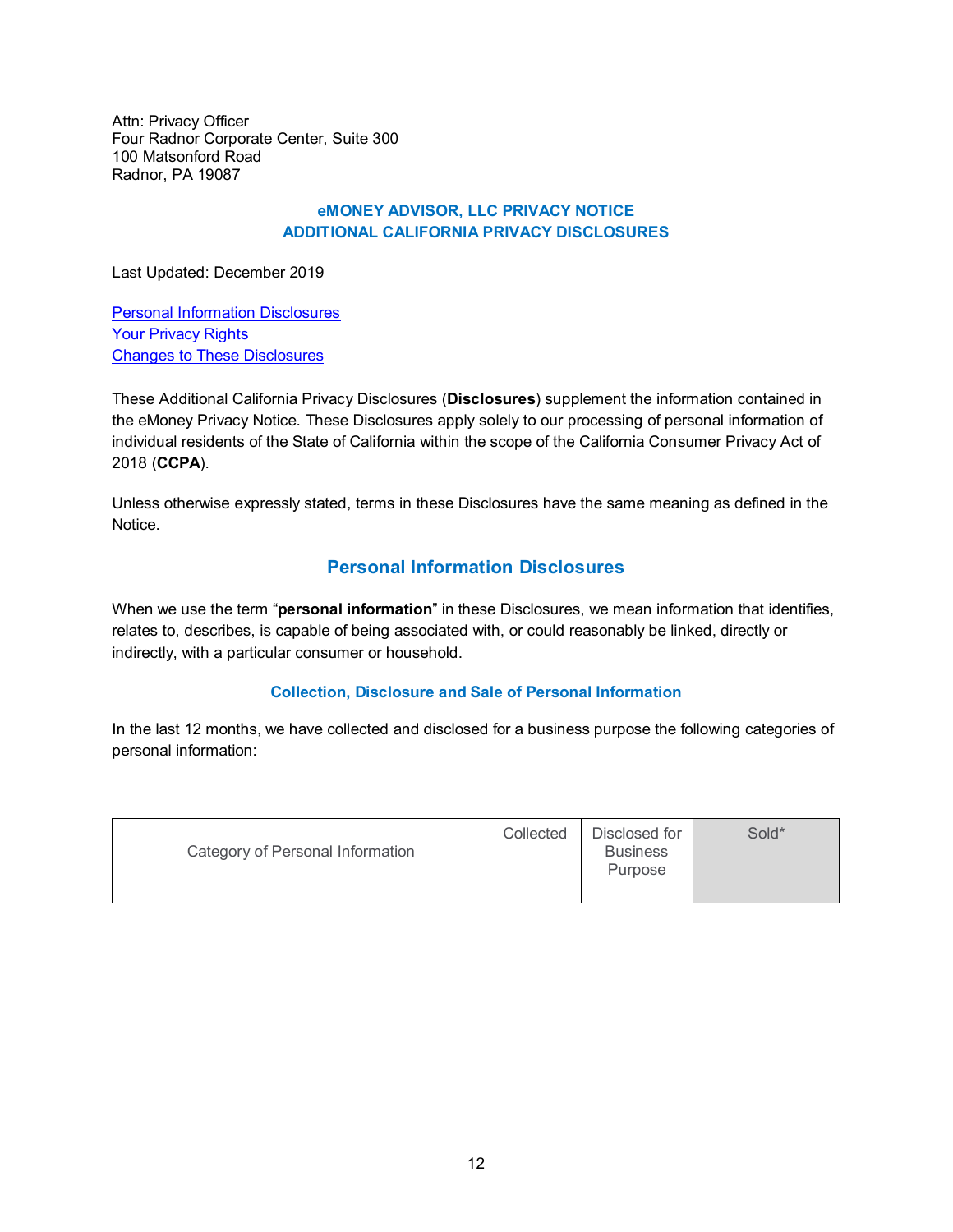| California Customer Records (Cal. Civ. Code §<br>1798.80(e)): including your contact information,<br>identifiers, such as name, email address, mailing<br>address, phone number, account id, and<br>security/authentication information, financial<br>account information, joint account holder and family<br>information, credit and identity information relating<br>to your account, account history relating to your<br>account, and any other information you provide to<br>us, including tax records, income level and<br>signature |                         |               | No Personal<br><b>Information Sold</b> |
|-------------------------------------------------------------------------------------------------------------------------------------------------------------------------------------------------------------------------------------------------------------------------------------------------------------------------------------------------------------------------------------------------------------------------------------------------------------------------------------------------------------------------------------------|-------------------------|---------------|----------------------------------------|
| <b>Protected Classification Characteristics:</b><br>including age, date of birth, gender, and sex.                                                                                                                                                                                                                                                                                                                                                                                                                                        |                         |               |                                        |
| <b>Commercial Information: including account</b><br>history, investment history, purchases, transaction<br>information, insurance coverage information,<br>service profile information, interests, and feedback<br>information, order details, order/product<br>preferences, and credit information                                                                                                                                                                                                                                       |                         |               |                                        |
| <b>Biometric Information</b>                                                                                                                                                                                                                                                                                                                                                                                                                                                                                                              | <b>Not</b><br>collected | Not collected |                                        |
| Internet/Network Information: including log file<br>data (e.g., IP address, browser type, clickstream<br>data) and cookies and related technology data (e.g.,<br>your usage and activity on our Site or Services)                                                                                                                                                                                                                                                                                                                         |                         |               |                                        |
| Geolocation Data, such as your general<br>geographic location based on your IP address or<br>more precise location when accessing our Site or<br>Services through a mobile device                                                                                                                                                                                                                                                                                                                                                         |                         |               |                                        |
| Sensory Information, such as voice recordings<br>from calls to customer service                                                                                                                                                                                                                                                                                                                                                                                                                                                           |                         |               |                                        |
| Profession/Employment Information, such as the<br>business you represent your employer, department,<br>income if provided, work history, and work title                                                                                                                                                                                                                                                                                                                                                                                   |                         |               |                                        |
| Non-Public Education Information (20 U.S.C. §<br>1232g, 34 C.F.R. Part 99) such as education history<br>and any other educational information provided to<br>US.                                                                                                                                                                                                                                                                                                                                                                          |                         |               |                                        |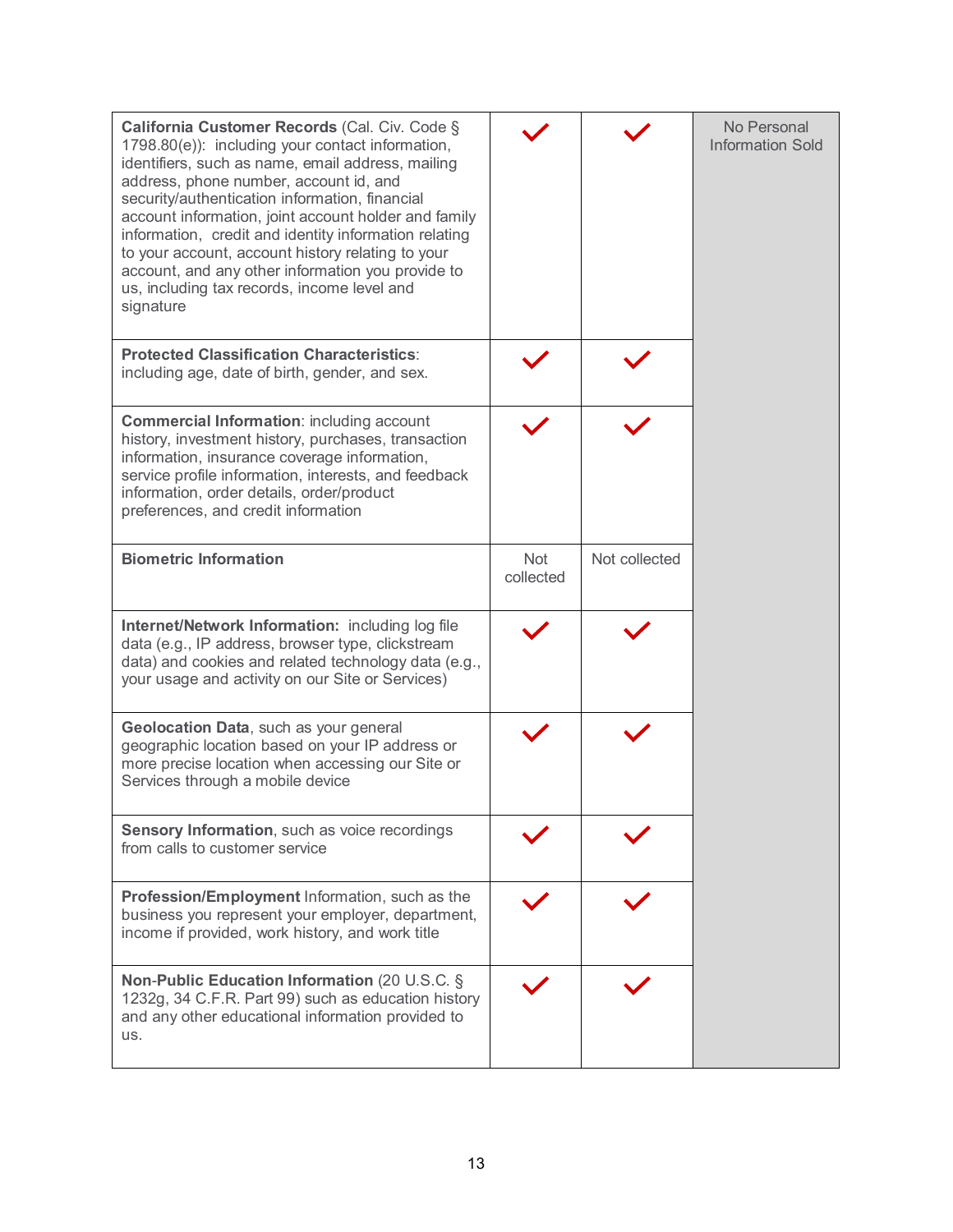| Other Personal Information, such as demographic<br>information, event information, survey response<br>information, contest entry information,<br>communication information, user generated content<br>and the contents of your email, text or chat with us |  |  |
|------------------------------------------------------------------------------------------------------------------------------------------------------------------------------------------------------------------------------------------------------------|--|--|
| Inferences, including predictions about your<br>interests and preferences, such as order/product<br>preferences                                                                                                                                            |  |  |

**\***eMoney does not "sell" information as most people would typically think of that term. However, we do permit our third-party advertising and analytics providers to collect certain personal information directly from individuals who visit or interact with our Site and Services. To the extent this practiced would be deemed a "sale" by eMoney under the CCPA, please visit our [Cookie Notice](#page-17-0) for more information about how third parties use cookies and related technologies to collect information automatically on the Site or Services, and the choices you have in relation to that collection.

## **Sources of Personal Information**

As described in the [Our Collection of Personal Information](#page-1-0) section of our [Privacy Notice,](#page-0-3) we collect personal information directly from you when you provide it to us, automatically when you visit our Site and Services, from publicly available sources, and from service providers and other listed third parties, including business partners, advisors, and financial institutions.

## **Purposes for Collecting Personal Information**

We collect personal information about you for the purposes described in the Our Use of Personal [Information](#page-4-0) section of our [Privacy Notice.](#page-0-3) For representatives of our clients, vendors, service providers and other third parties, we also collect your personal information to maintain an ongoing relationship between us and the entity you represent and to contact you in connection with our relationship with the entity you represent.

## **Recipients of Personal Information**

As described in the [Our Use of Personal Information](#page-4-0) section under the subtitle "Disclosures of Personal Information" of our [Privacy Notice,](#page-0-3) we share personal information with a variety of third parties. For representatives of our clients, vendors, service providers and other third parties, we also share your personal information with the entity you represent.

## **Your Privacy Rights**

<span id="page-13-0"></span>As a California resident, you may be able to exercise the following rights in relation to the personal information about you that we have collected (subject to certain limitations at law):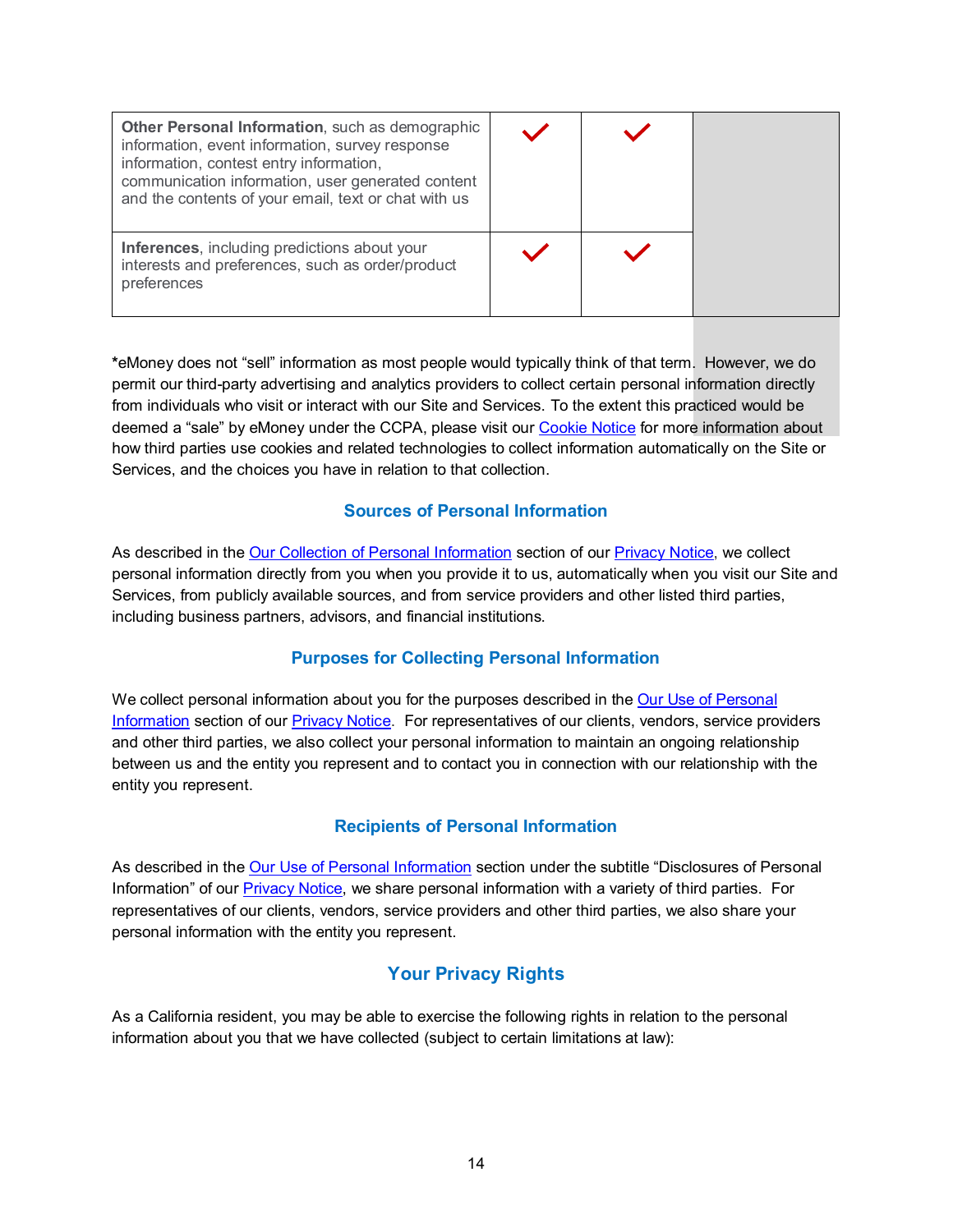| Knowledge          | The right to request any or all of the following personal information we<br>have collected and disclosed about you in the last 12 months:<br>The specific pieces of personal information we have collected<br>about you;<br>The categories and specific pieces of personal information we<br>have collected about you;<br>The categories of sources of the personal information we have<br>collected about you;<br>The categories of personal information we have disclosed<br>about you to third parties for a business purpose, and the<br>categories of recipients to whom this information was<br>disclosed;<br>The categories of personal information we have sold about you<br>(if any), and the categories of third parties to whom this<br>information was sold; and<br>The business or commercial purposes for collecting or, if<br>applicable, selling personal information. |
|--------------------|----------------------------------------------------------------------------------------------------------------------------------------------------------------------------------------------------------------------------------------------------------------------------------------------------------------------------------------------------------------------------------------------------------------------------------------------------------------------------------------------------------------------------------------------------------------------------------------------------------------------------------------------------------------------------------------------------------------------------------------------------------------------------------------------------------------------------------------------------------------------------------------|
| Ш<br>Deletion      | The right to request the deletion or erasure of personal information<br>we have collected about you.                                                                                                                                                                                                                                                                                                                                                                                                                                                                                                                                                                                                                                                                                                                                                                                   |
| Opt-out            | The right to direct us not to sell personal information we have<br>collected about you to third parties.                                                                                                                                                                                                                                                                                                                                                                                                                                                                                                                                                                                                                                                                                                                                                                               |
| Non-Discrimination | The right to be free from discrimination for exercising any of the rights<br>described above.                                                                                                                                                                                                                                                                                                                                                                                                                                                                                                                                                                                                                                                                                                                                                                                          |
| "Shine the Light"  | California residents that have an established business relationship<br>with us have rights to know how their information is disclosed to third<br>parties for their direct marketing purposes under California's "Shine<br>the Light" law (Civ. Code § 1798.83).                                                                                                                                                                                                                                                                                                                                                                                                                                                                                                                                                                                                                       |

The right to non-discrimination does not prohibit us from offering you certain financial incentives that may result in different prices, rates or quality levels of products or services. In addition, please note that if the exercise of the rights described above limits our ability to process personal information (such as in the case of a deletion request), we may not be able to provide access to certain of our products and services to individuals who exercise these rights, or to otherwise engage with such individuals going forward.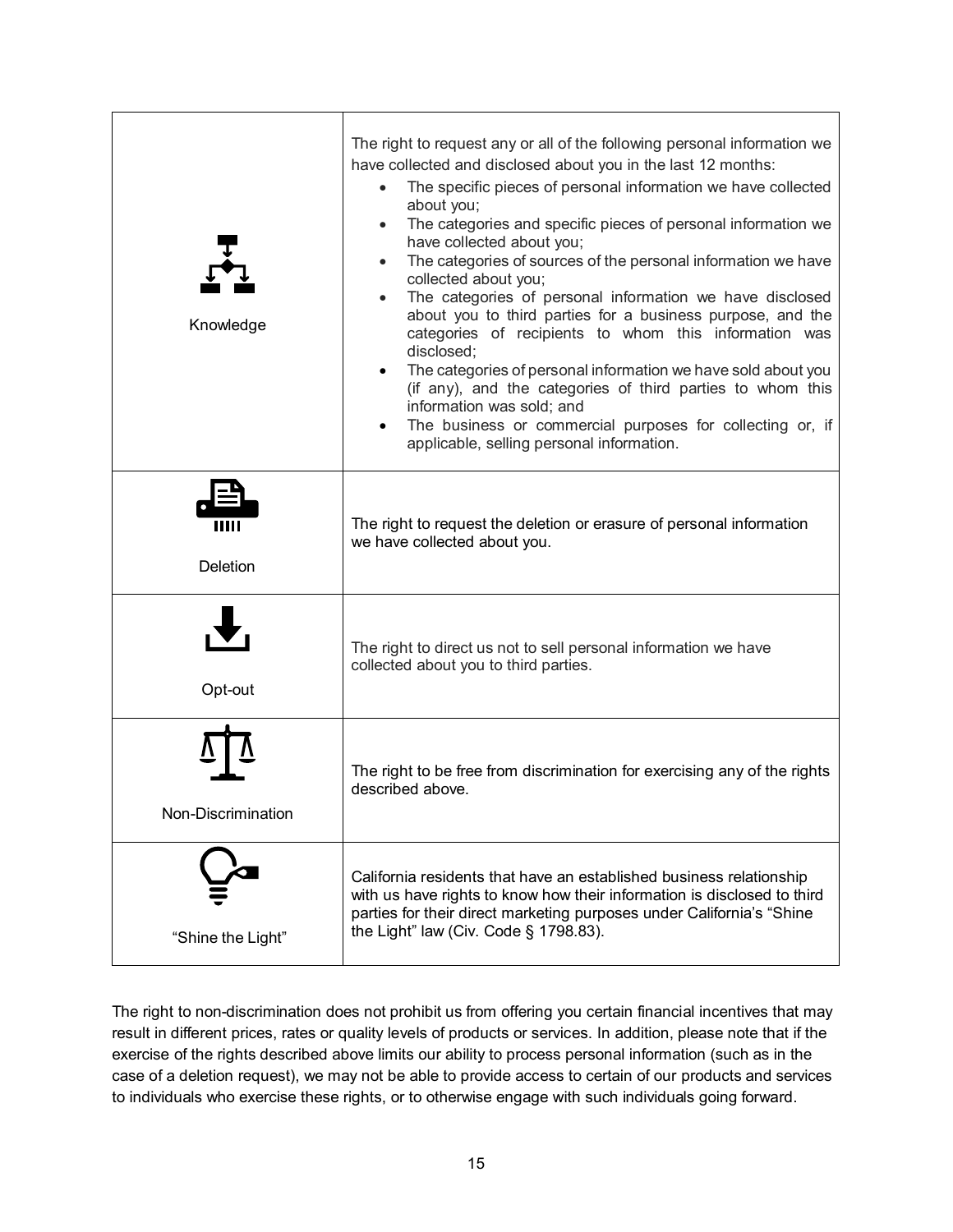### **How to Submit a Request**

#### **For California Residents Only**

**To Exercise Your Right to Know or Right to Deletion**, please submit a request by:

- Filling out our [California Resident Rights Request Form](https://emoneyadvisor.co1.qualtrics.com/jfe/form/SV_cMd7e8Js3W5jR7n) or
- Calling 1-888-362-8482, select Option 1 for Customer Support and then select Option 9 to speak with a client services representative trained to address your request.

We will need to verify your identity before processing your request. In order to verify your identity, we will generally either require the successful login to your account or the matching of sufficient information you provide us to the information we maintain about you in our systems. Although we try to limit the personal information collected in connection with a request to exercise the right to know and/or the right to deletion to that personal information identified on th[e California Resident Rights Request Form,](https://emoneyadvisor.co1.qualtrics.com/jfe/form/SV_cMd7e8Js3W5jR7n) certain requests may require us to obtain additional personal information from you. In certain circumstances, we may decline a request to exercise the right to know and/or right to deletion, particularly where we are unable to verify your identity.

# **To the extent Cookies and Online Ads are deemed a "Sale" of personal information under the**

**CCPA**, please visit our [Cookie Notice](#page-17-0) for more information about how third parties use cookies and related technologies to collect information automatically on the Site or Services, and the choices you have in relation to that collection.

**To exercise rights regarding the California "Shine the Light" law**: We may disclose Personal Information to affiliates, which may use this information for all purposes outlined in our Privacy Notice. Because separate legal entities are considered "third parties" for purposes of California Civil Code Section 1798.83, and certain communications from our affiliates might be viewed as promoting their financial services, we are providing the following information for California residents who have provided us with their personal information during the creation of or during the course of an established services relationship that is primarily for personal, family, or household purposes ("**Individual California Users**"). Individual California Users must submit their requests to us either by email at [privacy@emoneyadvisor.com](mailto:privacy@emoneyadvisor.com) or by mail at the address listed in th[e How to Contact Us](#page-10-3) section of the [Privacy Notice](#page-0-3) and specify that you want a copy of your "Shine the Light" California Privacy Rights Notice

We will provide a list of the categories of Personal Information disclosed to third parties (i.e., our affiliates) for their direct marketing purposes during the immediately preceding calendar year, along with the names and addresses of these third parties. This request may be made no more than once per calendar year. We reserve our right not to respond to requests submitted other than to the email or mailing addresses specified in this section.

## **Changes to These Disclosures**

<span id="page-15-0"></span>We will update these Disclosures from time to time. When we make changes to these Disclosures, we will change the date at the beginning of these Disclosures to include the "Last Updated" date. If we make material changes to these Disclosures, we will notify you by email to your registered email address, by prominent posting on our Site or Services (such as by placing a conspicuous announcement of the new Disclosures on the Site or by presenting you with a web page containing an electronic copy of the new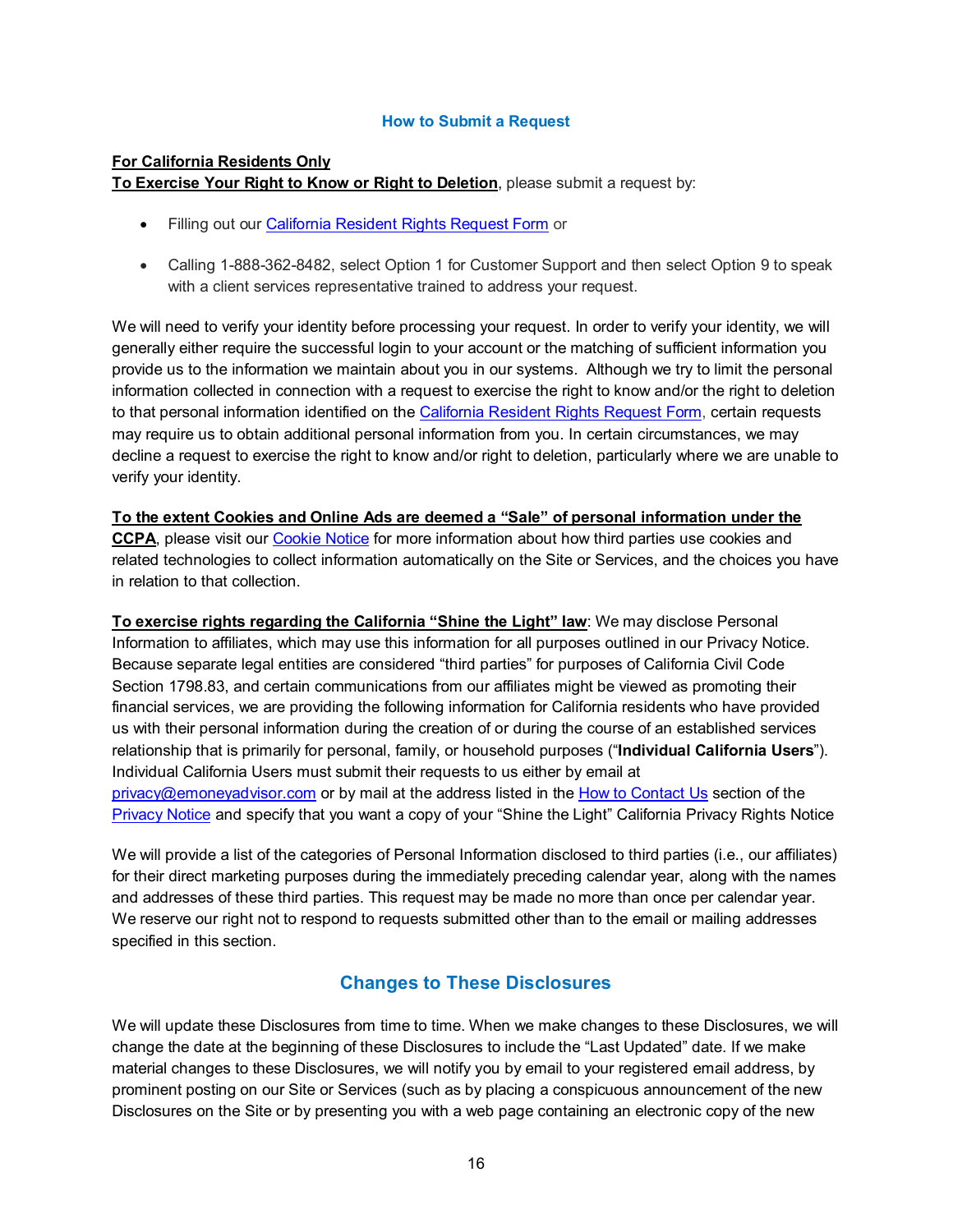Disclosures), or through other appropriate communication channels. All changes shall be effective from the date of publication unless otherwise provided in the notification. Your only remedy, if you do not accept the terms of these Disclosures, is to discontinue use of our Site and Services.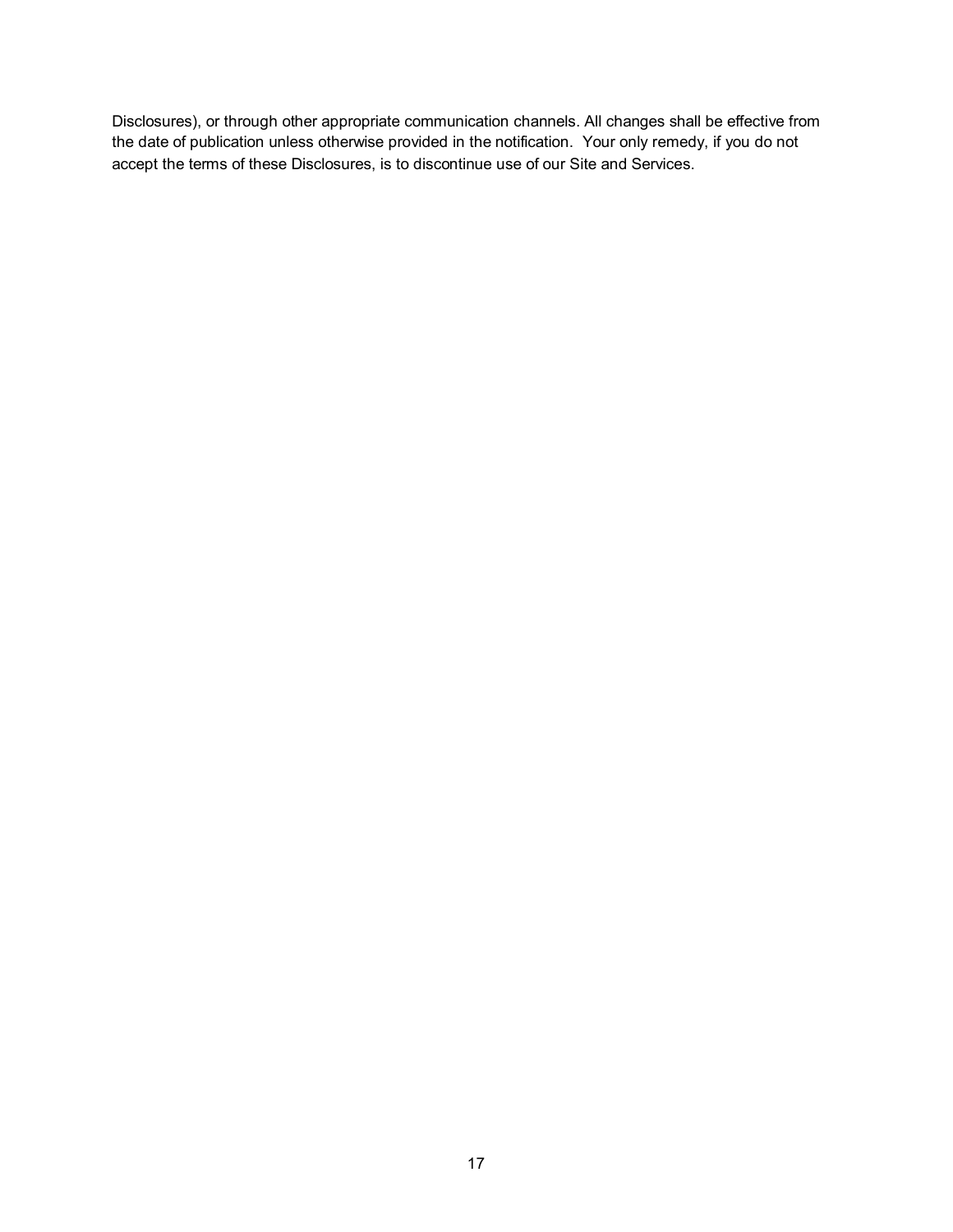### **eMONEY ADVISOR, LLC COOKIE NOTICE**

#### **Cookie Notice**

<span id="page-17-0"></span>[Scope of Cookie Notice](#page-17-1) What We [Collect Using Cookies](#page-17-2) How [We Use That Information](#page-17-3) Your [Choice About Cookies](#page-18-0) Your [Choices About Online Ads](#page-18-1) [Region-Specific](#page-18-2) Disclosures [Updates to this Cookie Notice](#page-19-0) **[How to Contact Us](#page-19-1)** 

Effective Date: December 2019

Unless otherwise expressly stated, capitalized terms in this Cookie Notice have the same meaning as defined in the [Privacy Notice.](#page-0-3)

#### **Scope of Cookie Notice**

<span id="page-17-1"></span>This Cookie Notice supplements the information contained in th[e Privacy Notice](#page-0-3) by explaining how we and our business partners and providers use cookies and related technologies in the course of managing and providing our Site and our Services to you. It explains what these technologies are and why we use them, as well as your rights to control our use of them.

In some cases, we may use cookies and related technologies described in this Cookie Notice to collect personal information, or to collect information that becomes personal information if we combine it with other information. For more information about how we process your personal information, please review th[e Privacy Notice.](#page-0-3)

### **What we collect using cookies**

<span id="page-17-2"></span>We, and our third-party partners, may automatically collect certain types of usage information when you visit our Site or Services. We may collect this information through a variety of tracking technologies, including cookies, web beacons, embedded scripts, location-identifying technologies, file information, and similar technology (collectively, "cookies"). For example, we may collect information about your device and its software, such as your IP address, browser type, Internet service provider, platform type, device type, operating system, date and time stamp, and other similar information. We may collect analytics data or use third-party analytics tools such as Google Analytics to help us measure traffic and usage trends for the eMoney Services and to understand more about the demographics of our users.

### **How we use that information**

<span id="page-17-3"></span>We use or may use the data collected through cookies to: (a) remember information so that you will not have to re-enter it during your visit or the next time you visit our Site or Services; (b) provide and monitor the effectiveness of our Site or Services; (c) monitor metrics trends across our platforms such as total number of visitors, traffic, usage, and demographic patterns; (d) diagnose or fix technology problems; or (e) otherwise to plan for and enhance our Site or Services. We and our advertising partners also use this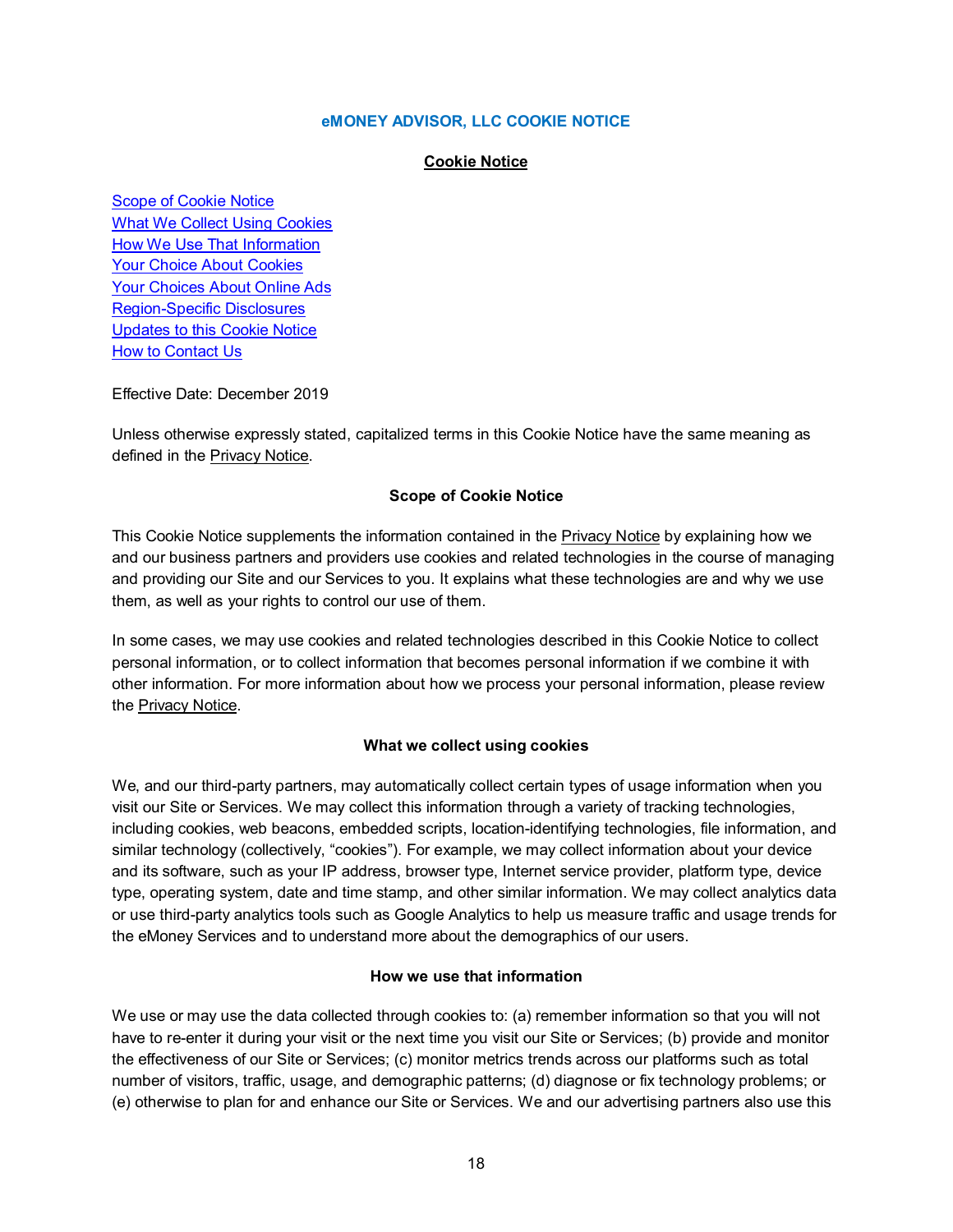information to understand your browsing activities, including across unaffiliated third-party sites, so that we can deliver ads and information about products and services that may be of interest to you.

### **Your choices about cookies**

<span id="page-18-0"></span>If you would prefer not to accept cookies, most browsers will allow you to: (i) change your browser settings to notify you when you receive a cookie, which lets you choose whether or not to accept it; (ii) disable existing cookies; or (iii) set your browser to automatically reject cookies. Please note that doing so may negatively impact your experience using the Site, as some features and services on our Site may not work properly. Depending on your device and operating system, you may not be able to delete or block all cookies. You may also set your email options to prevent the automatic downloading of images that may contain technologies that would allow us to know whether you have accessed our email and performed certain functions with it.

You can learn more about Google's practices with Google Analytics by visiting Google's privacy policy [here.](http://www.google.com/policies/privacy/partners) You can also view Google's currently available opt-out options [here.](https://tools.google.com/dlpage/gaoptout)

## **Your choices about online ads**

<span id="page-18-1"></span>We support the self-regulatory principles for online advertising (**Principles**) published by the Digital Advertising Alliance (**DAA**). This means that we allow you to exercise choice regarding the collection of information about your online activities over time and across third-party websites for online interest-based advertising purposes. More information about these Principles can be found at www.aboutads.info/. If you want to "opt out" of receiving online interest-based advertisements on your internet browser from advertisers and third parties that participate in the DAA program and perform advertising-related services for us and our partners, please follow the instructions at [www.aboutads.info/choices,](http://www.aboutads.info/choices) or <http://www.networkadvertising.org/choices/> to place an "opt-out" cookie on your device indicating that you do not want to receive interest-based advertisements. Opt-out cookies only work on the internet browser and device they are downloaded onto. If you want to opt-out of interest-based advertisements across all your browsers and devices, you will need to opt-out on each browser on each device you actively use. If you delete cookies on your device generally, you will need to opt-out again.

If you want to "opt out" of receiving online interest-based advertisements on mobile apps, please follow the instructions at [http://www.aboutads.info/appchoices.](http://www.aboutads.info/appchoices)

Please note that when you "opt-out" of receiving interest-based advertisements, this does not mean you will no longer see advertisements from us or on our Site or Services. It means that the online ads that you do see from DAA program participants should not be based on your interests. We are not responsible for effectiveness of, or compliance with, any third-parties' opt-out options or programs or the accuracy of their statements regarding their programs. In addition, third parties may still use cookies to collect information about your use of our Site or Services, including for analytics and fraud prevention as well as any other purpose permitted under the DAA's Principles.

## **Region-Specific Disclosures**

<span id="page-18-2"></span>If you reside in the State of California in the United States, please click [here](#page-9-1) for additional Californiaspecific rights relating to the collection, use, disclosure and other processing of personal information through these technologies.